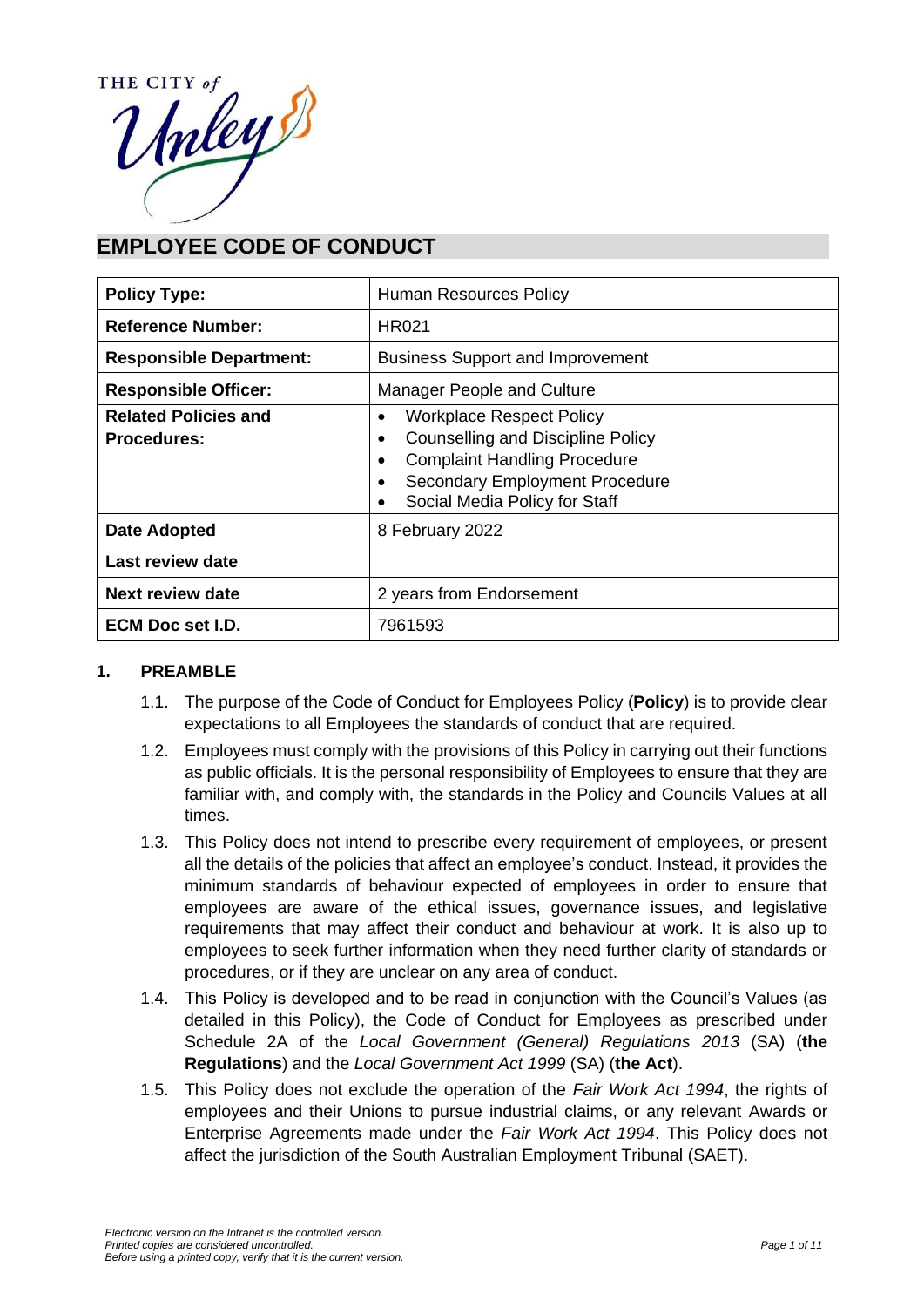# **2. SCOPE**

- 2.1. This Policy applies to all Employees, including Executives, Managers, Team Leaders, casual employees, students, contractors, subcontractors and consultants, and any person who is working for the Council on a temporary basis.
- 2.2. Volunteers and Elected Members are excluded from the Policy as there is a alternate Code of Conduct that relates directly to them.
- 2.3. This Policy applies to all employees at all times when representing The City of Unley, regardless of whether it is during or outside of work hours, within or outside of the workplace. This includes, for example, at conferences, training events, business trips, and attending work-related social events. This Policy also applies to all employees at all times when using City of Unley email and internet facilities.
- 2.4. The Chief Executive Officer must act in accordance with the provisions specific to their position within the *Local Government Act 1999* at all times.

| <b>Conflict of Interest</b> | Defined by the Local Government Act. For<br>employees:<br>"An employee has an interest in a matter if the<br>employee, or a person with whom the employee is<br>closely associated, would, if the employee acted in a<br>particular manner in relation to the matter, receive or<br>have a reasonable expectation of receiving a direct<br>or indirect pecuniary (financial) benefit or a non-<br>pecuniary benefit or suffer or have a reasonable<br>expectation of suffering a direct or indirect pecuniary<br>detriment or a non-pecuniary detriment". |  |  |
|-----------------------------|-----------------------------------------------------------------------------------------------------------------------------------------------------------------------------------------------------------------------------------------------------------------------------------------------------------------------------------------------------------------------------------------------------------------------------------------------------------------------------------------------------------------------------------------------------------|--|--|
| Council                     | The City of Unley as an employer                                                                                                                                                                                                                                                                                                                                                                                                                                                                                                                          |  |  |
| <b>Secondary Employment</b> | Where the employee holds other paid employment in<br>addition to their City of Unley role. This also includes<br>when the employee works in their own or family<br>business.                                                                                                                                                                                                                                                                                                                                                                              |  |  |
| Values                      | The City of Unley Values guide the behaviours and<br>decision making of our employees and leaders. They<br>are:<br><b>Pursue Excellence</b><br><b>Achieve Together</b><br>Demonstrate Integrity<br><b>Customer First</b>                                                                                                                                                                                                                                                                                                                                  |  |  |
|                             |                                                                                                                                                                                                                                                                                                                                                                                                                                                                                                                                                           |  |  |
|                             |                                                                                                                                                                                                                                                                                                                                                                                                                                                                                                                                                           |  |  |
|                             |                                                                                                                                                                                                                                                                                                                                                                                                                                                                                                                                                           |  |  |
|                             |                                                                                                                                                                                                                                                                                                                                                                                                                                                                                                                                                           |  |  |
|                             | Be Progressive                                                                                                                                                                                                                                                                                                                                                                                                                                                                                                                                            |  |  |
|                             | Behaviours that support the values are listed in<br>Appendix C                                                                                                                                                                                                                                                                                                                                                                                                                                                                                            |  |  |

# **3. DEFINITIONS**

# **4. PRINCIPLES**

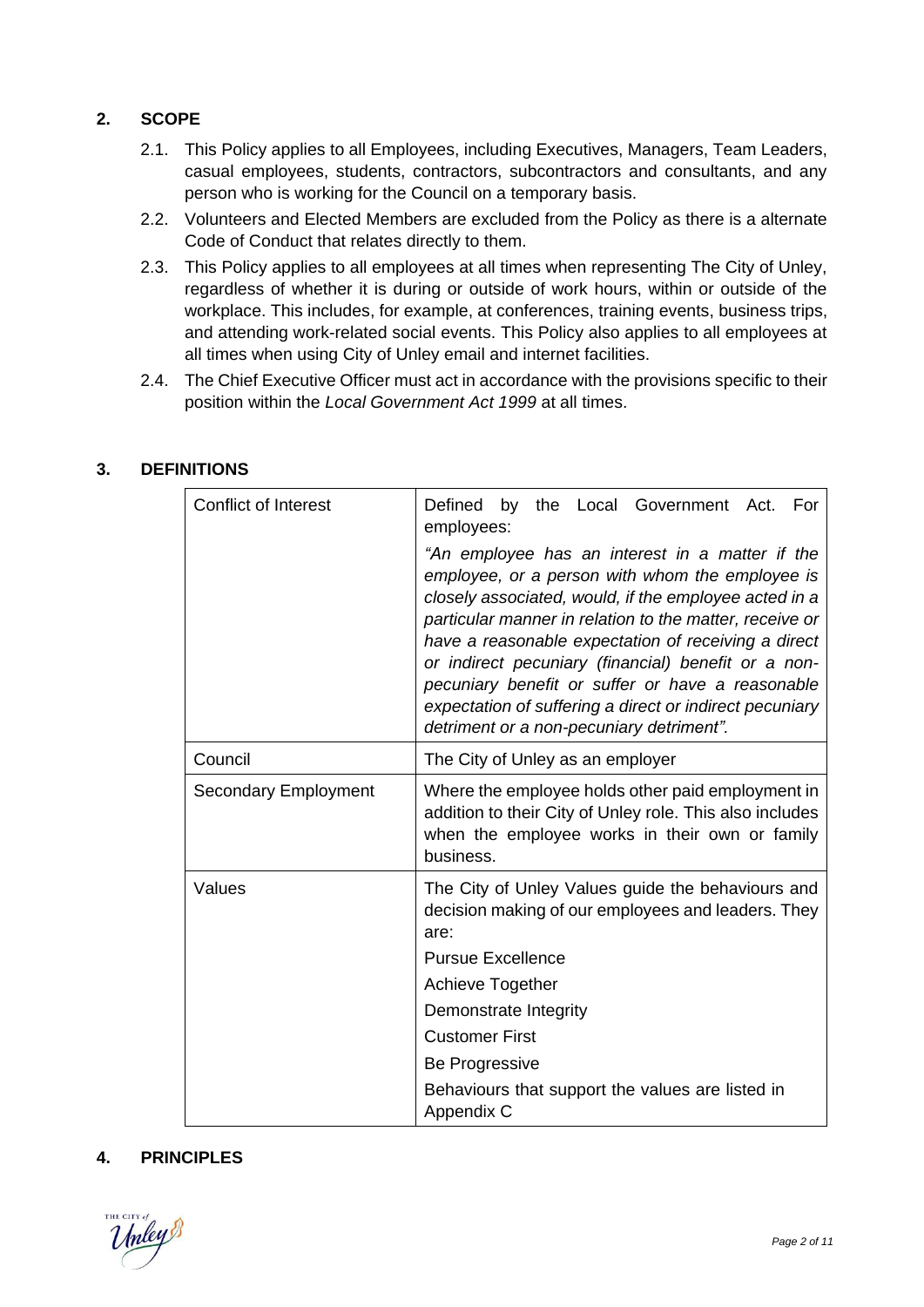- 4.1. Employees have a commitment to serve the best interest of the people within the Unley Community and to discharge their duties conscientiously and to the best of their ability.
- 4.2. Employees will act honestly in every aspect of their work and be open and transparent when making decisions or providing advice to the organisation.
- 4.3. Employees will respect the law, and the resolutions made by the elected member body of the City of Unley.
- 4.4. The Chief Executive Officer will make reasonable endeavours to ensure that employees have current knowledge of both statutory requirements and best practices relevant to their position.
- 4.5. Employees will make reasonable endeavours to ensure that they have such current knowledge of both statutory requirements and best practices relevant to their position as is drawn to their attention by the organisation.
- 4.6. Employees will use all endeavours to promote a positive image of the The City of Unley.
- 4.7. The City of Unley is committed to upholding the principles of transparency and accountability in its management and administrative practices. It encourages the making of disclosures in accordance with the *Public Interest Disclosure Act 2018 (SA)* to reveal public interest information at the earliest reasonable opportunity.

# **5. CONDUCT**

- 5.1. In line with the Principles described in this Policy, the following behaviour is considered essential to upholding the principles of good governance in The City of Unley.
- 5.2. A failure to comply with any of these behaviours can constitute a ground for disciplinary action against the employee, including dismissal, under Section 110(5) of the *Local Government Act 1999*.
- 5.3. Employees must also comply with all relevant statutory requirements within the *Local Government Act 1999*, the *Work Health and Safety Act 2012* and other Acts. A failure to comply with these statutes, as identified within this Part, can also constitute a ground for disciplinary action against the employee, including dismissal, under Section 110(5) of the *Local Government Act 1999*.
- 5.4. Employees will:

# **General behaviour**

- 5.4.1. Behave in a manner that is consistent with the City of Unley's values
- 5.4.2. Act honestly in the performance of official duties at all times, as required by Section 109(1) of the *Local Government Act 1999*.
- 5.4.3. Act with reasonable care and diligence in the performance of official duties, as required by Section 109(2) of the *Local Government Act 1999*.
- 5.4.4. Act in a reasonable, just, respectful and non-discriminatory way when dealing with all people. Ensure behaviour is not intimidating, harassing, derogatory or threatening.
- 5.4.5. Follow any lawful directions given by a person authorised to do so. Seek clarification when in doubt, and particularly in circumstances where you believe that a direction given to you may be unlawful or unethical, or contradicts the City of Unley's Values;
- 5.4.6. Ensure that personal interests, including financial interests, do not influence or interfere with the performance of their role.

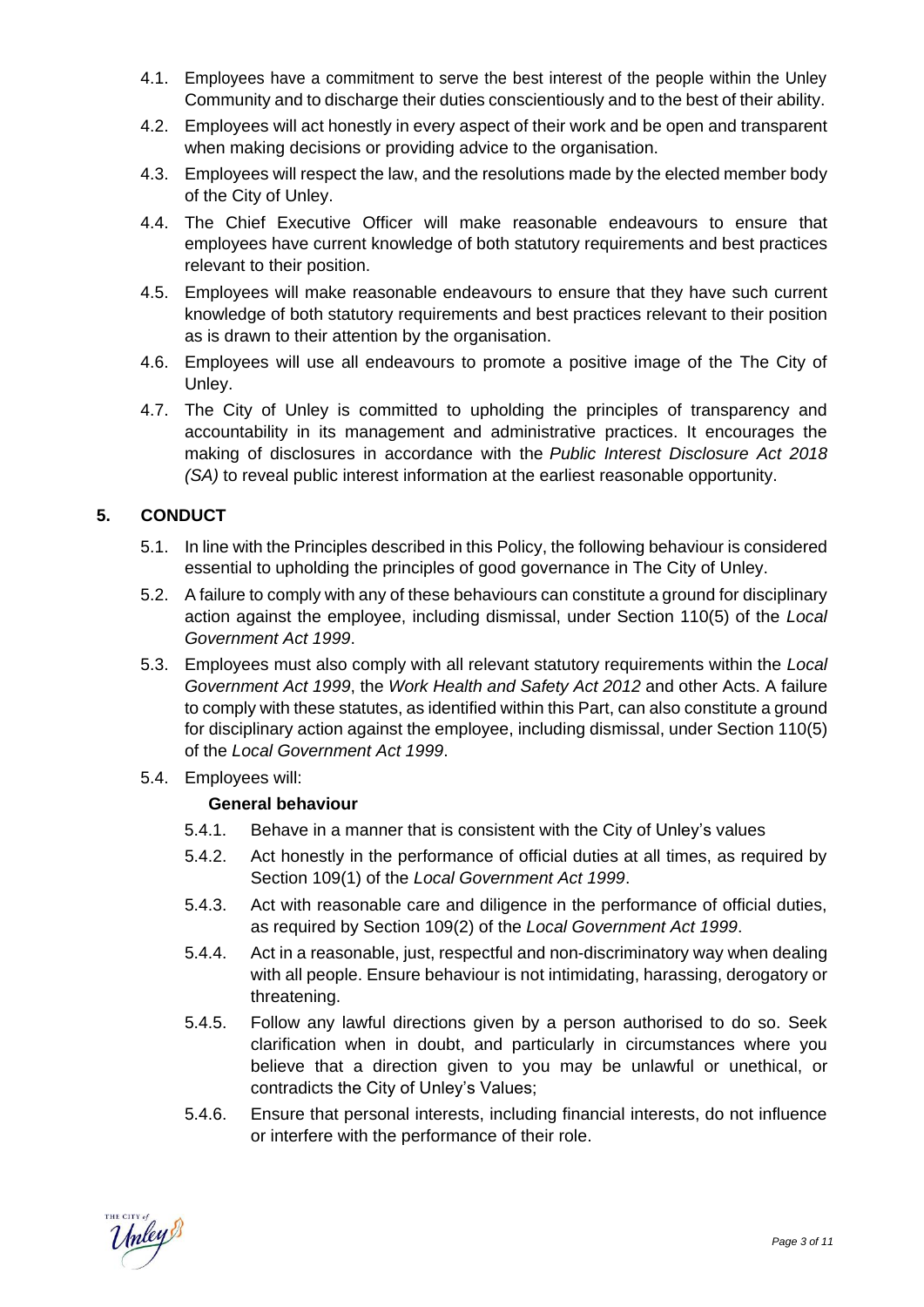### **Responsibilities as an employee of the City of Unley**

- 5.4.7. Comply with all relevant policies, procedures, codes, resolutions and professional standards relevant to their particular role.
- 5.4.8. Ensure that where a conflict arises, whether it is with another employee, an Elected Member, a customer, or a member of the public, seek to resolve the conflict or disagreement in a way that is respectful of the other person and of their point of view, so as to obtain a constructive resolution of the conflict or disagreement, in line with the organisation's Values.
- 5.4.9. Deal with information received in their capacity as a City of Unley employee in a responsible manner.
- 5.4.10. Endeavour to provide accurate information to the organisation and to the public at all times.
- 5.4.11. Take all reasonable steps to ensure that the information upon which employees make decisions or actions are based is factually correct and that all relevant information has been obtained and is considered.
- 5.4.12. Keep confidential information that the organisation or the Chief Executive Officer of the City of Unley has ordered be kept confidential, including information that is considered by the Council or the Chief Executive Officer in confidence, subject to the *Ombudsman Act 1972* and the *Independent Commissioner Against Corruption Act 2012*.
- 5.4.13. Ensure your delegations and powers of authority are only used in line with your duties, and not for improper purposes.
- 5.4.14. Ensure proper use of information, including confidential information, acquired by virtue of their position.
- 5.4.15. Ensure that any secondary employment outside the organisation has been given prior consent from the Chief Executive Officer and ensure that the outside work does not conflict with, or adversely affect, the performance of official Council duties.
- 5.4.16. Ensure that relationships with external parties do not amount to interference by improper influence, affecting judgement, decisions and/or actions.
- 5.4.17. Comply with all lawful and reasonable directions given by a person with authority to give such directions.
- 5.4.18. Only make public comment in relation to their duties when specifically authorised to do so, and restrict such comment to factual information and professional advice.
- 5.4.19. Carry out the roles, responsibilities and personal attributes as outlined with the position description
- 5.4.20. Be accountable for quality of their own performance, development and attitude in the workplace and while undertaking role
- 5.4.21. Consider performance feedback and adjust to meet expectations

### **Relationships with Council**

- 5.4.22. Not make any public criticism of a personal nature of fellow employees or Elected Members.
- 5.4.23. Not make any defamatory, inflammatory, misleading or negative comments regarding other City of Unley employees or Elected Members via social media or any other means.

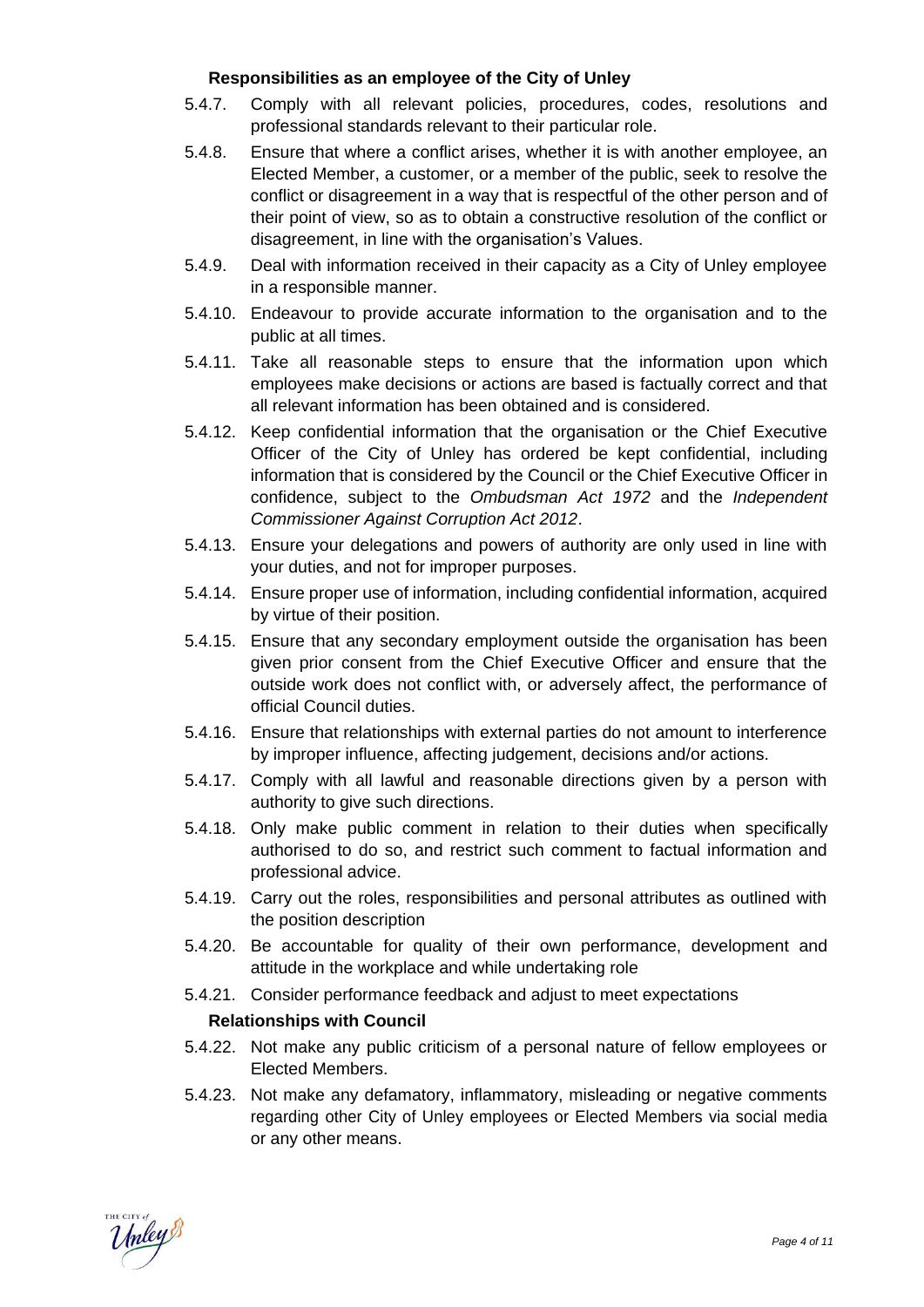- 5.4.24. Take reasonable care that their acts or omissions do not adversely affect the health and safety of other persons, as required by the *Work Health and Safety Act 2012.*
- 5.4.25. Direct any allegations of breaches of the Code of Conduct for Elected Members to the Chief Executive Officer or nominated delegate/s.

## **Use of Council Resources**

- 5.4.26. Manage and use all forms of the City of Unley resources, property, plant, equipment, computing resources and information systems, in an effective, prudent and accountable way.
- 5.4.27. For the purposes of this policy, the City of Unley resources include the time and effort of employees' (including the employee himself/herself).
- 5.4.28. Ensure that employees' own time and that of others is used responsibly and always in the City of Unley's best interest.
- 5.4.29. Ensure that the City of Unley resources are only used for work-related purposes, or for the purposes of carrying out authorised functions, and not for personal use, unless required by law or authorised to do so;
- 5.4.30. Ensure that any excess the organisation's materials or resources are returned or appropriately stored for Council's future use;

### **Register of Interests**

5.4.31. Adhere to the statutory requirements to lodge a primary return and submit an ordinary return in accordance with Sections 113, 114 and 115 of the *Local Government Act 1999* if they have been declared by the Council to be subject to these provisions.

#### **Conflicts of Interest**

- 5.4.32. Disclose all conflicts of interest and comply with the relevant conflict of interest provisions pursuant to section 120 of the Act (and as amended from time to time), which is attached as Appendix B of this Policy; and
- 5.4.33. Discuss with their Manager if any doubt or uncertainty exists as to whether they have a conflict of interest.

### **Gifts and Benefits**

Schedule 2A of the *Local Government (General) Regulations 2013* sets out the obligations for Employees in relation to Gifts and Benefits. A copy of Schedule 2A is provided as an attachment to this Policy.

For the purposes of section 1(2) of Schedule 2A of the *Local Government (General) Regulations 2013* the Minister for Local Government has determined an amount of \$50. (*South Australian Government Gazette, No. 9 of 2018, 13 February 2018, page 717)*.

### **6. COMPLAINTS**

Any person may make a complaint about another employee under this Policy.

Complaints about an employee's behaviour that is alleged to have breached this Policy should be brought to the attention of the Chief Executive Officer, or delegate or Manager People and Culture.

Complaints about the Chief Executive Officer's behaviour that is alleged to have breached the Policy should be brought to the attention of the Council's Mayor.

A complaint may be investigated and resolved according to the endorsed Complaint Handling Procedure.

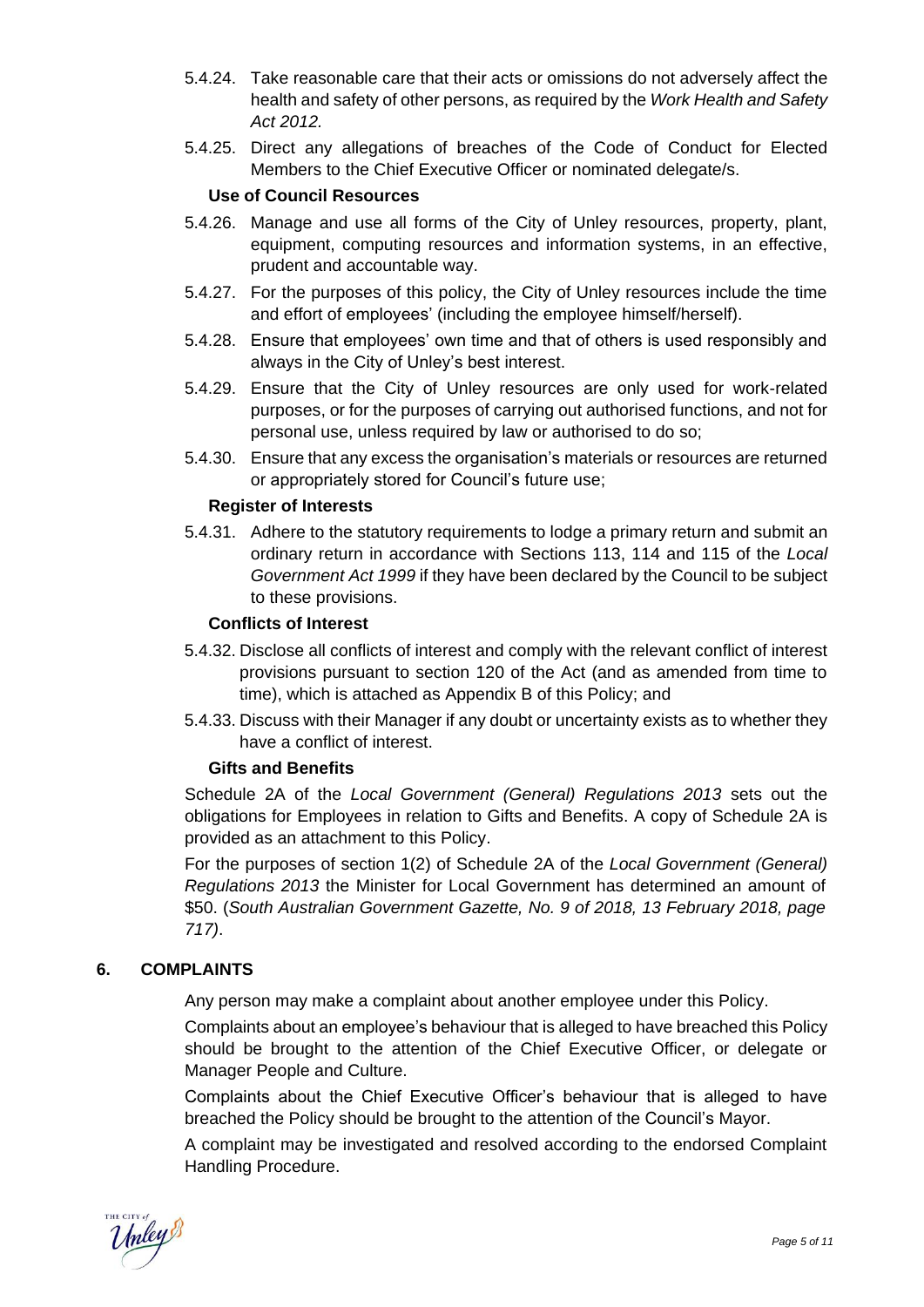In considering the lodgement of a complaint against an employee for a breach of this Policy, Public Officers should be mindful of the obligations outlined in the *Office of Public Integrity – Directions and Guidelines.*

Nothing in this Policy in any way reduces the rights of an employee or duties of an employer under the *Fair Work Act 1994*, other legislation, an award, an industrial agreement or contract of employment.

## **7. BREACHES OF THIS POLICY**

- 7.1. A breach of this Policy may lead to disciplinary action in accordance with the Council's disciplinary procedure and the relevant provisions of the applicable enterprise agreement. Disciplinary action may include the termination of an employee's employment.
- 7.2. Suspected breaches of this Policy will be considered on a case by case basis and investigated by an internal or external investigator, when necessary. The Council reserves its right to appoint an external investigator.
- 7.3. General Managers, Managers, Team Leaders, and People and Culture officers may address an employee's inappropriate conduct and behaviour through informal means, where appropriate, to immediately address the behaviour in a constructive manner before the matter is escalated in accordance with the Council's disciplinary procedure. This will be at the discretion of Council and subject to the severity of any breaches of this Policy.

## **8. LEGISLATION AND REFERENCES**

*Local Government Act 1999 (SA) Local Government (General) Regulations 2013 (SA) Fair Work Act 1994 Independent Commission Against Corruption Act 2012 Office of Public Integrity – Directions and Guidelines Ombudsman Act 1972 Work Health and Safety Act 2012 Criminal Law Consolidation Act 1935 (SA) Public Interest Disclosure Act 2018 (SA)*

**9. APPROVAL**

....................................................

*Chief Executive Officer* Date:  $09 / 02 / \sqrt{2022}$ 

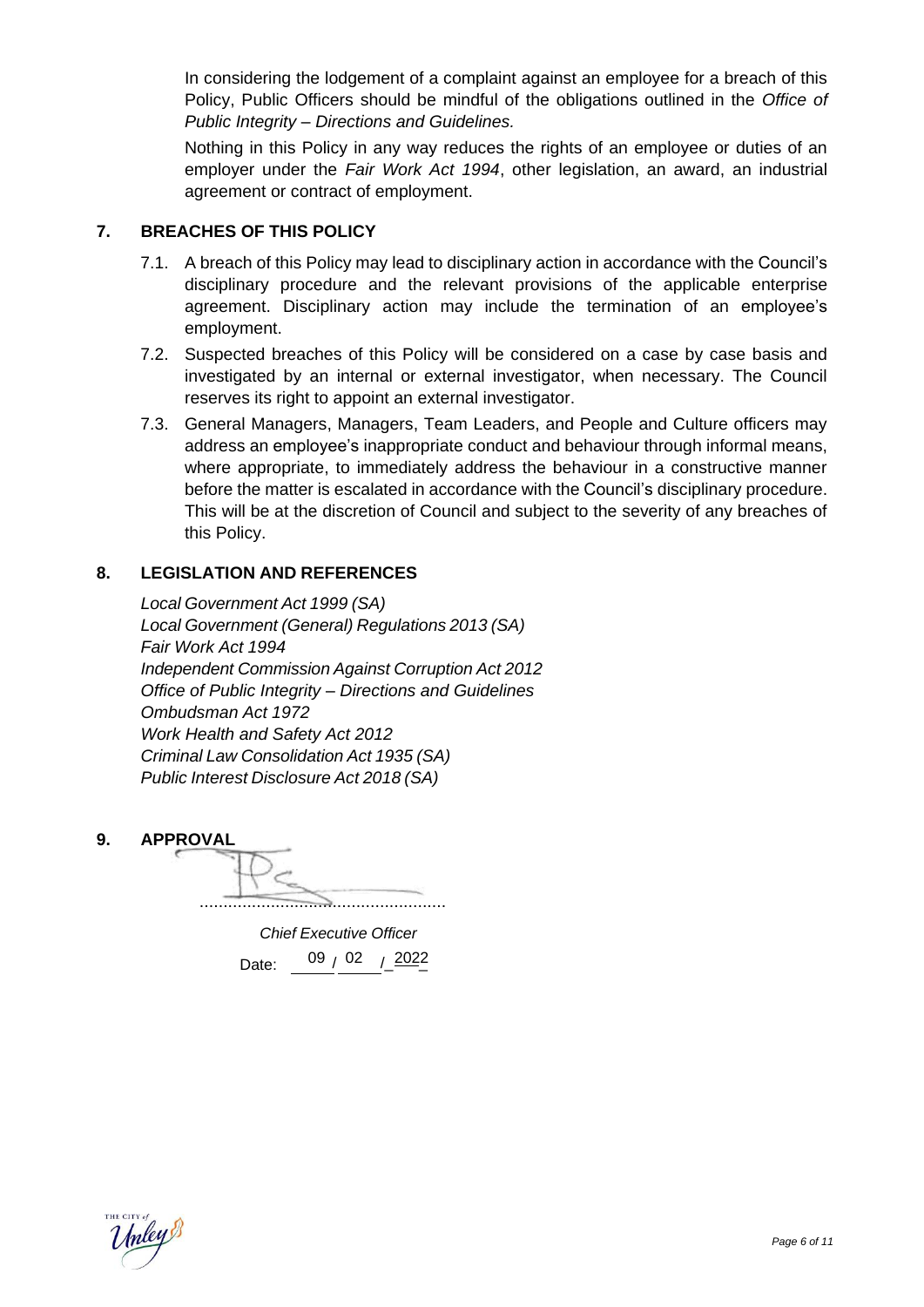#### **APPENDIX A – LOCAL GOVERNMENT (GENERAL) REGULATIONS 2013**

### **SCHEDULE 2A – CODE OF CONDUCT FOR EMPLOYEES**

#### **1—Gifts and benefits**

- (1) An employee of a council must not seek out or receive a gift or benefit that is, or could reasonably be taken to be, intended or likely to create a sense of obligation on the part of the employee to a person or influence the employee in the performance or discharge of the employee's functions or duties.
- (2) If an employee of a council receives a gift or benefit of an amount greater than the amount determined by the Minister (from time to time), by notice published in the Gazette, the employee must provide details of the gift or benefit to the chief executive officer of the council in accordance with any requirements of the chief executive officer.
- (3) The chief executive officer of a council must maintain a register of gifts and benefits received by employees of the council and must ensure that the details of each gift and benefit provided under this clause are included in the register.
- $(4)$  A register maintained under this clause must be
	- (a) made available for inspection at the principal office of the council during ordinary office hours without charge; and
	- (b) published on a website determined by the chief executive officer.
- (5) A register maintained under this clause
	- (a) need not include information available in another register published by, or available for inspection at, the council or otherwise available under the Act; and
	- (b) may include information by reference to another register or document, provided the register or document is published by, or available for inspection at, the council and the register maintained under this clause identifies that other register or document.
- (6) For the purposes of this clause, a gift or benefit received by a person related to an employee of a council will be treated as a gift or benefit (as the case requires) received by the employee.
- (7) Unless the contrary intention appears, terms and expressions used in this clause and in Schedule 3 of the Act have the same respective meanings in this clause as they have in that Schedule, provided that a reference in Schedule 3 to a *member* will be taken, for the purpose of this clause, to be a reference to an *employee*.

#### **Note—**

The Act requires that certain gifts and benefits must be disclosed by employees and recorded on the Register of Interests relating to employees.

### **2—Complaints**

- (1) A complaint alleging that an employee of a council has contravened or failed to comply with the code set out in this Schedule must be dealt with in accordance with a policy prepared and maintained by the council relating to complaints against employees.
- (2) The policy referred to in subclause (1) must nominate a person or persons to whom complaints are to be given and, in the case of a complaint against the chief executive officer of the council, must provide for the complaint to be given to the principal member of the council, except in circumstances where it would be inappropriate to do so (for example, if the matter to which the complaint relates must be kept confidential under an Act or law).

#### **Note—**

1 Chapter 13 Part 2 of the Act requires a council to develop and maintain policies, practices and procedures for dealing with (among other things) complaints about the actions of employees of the council.

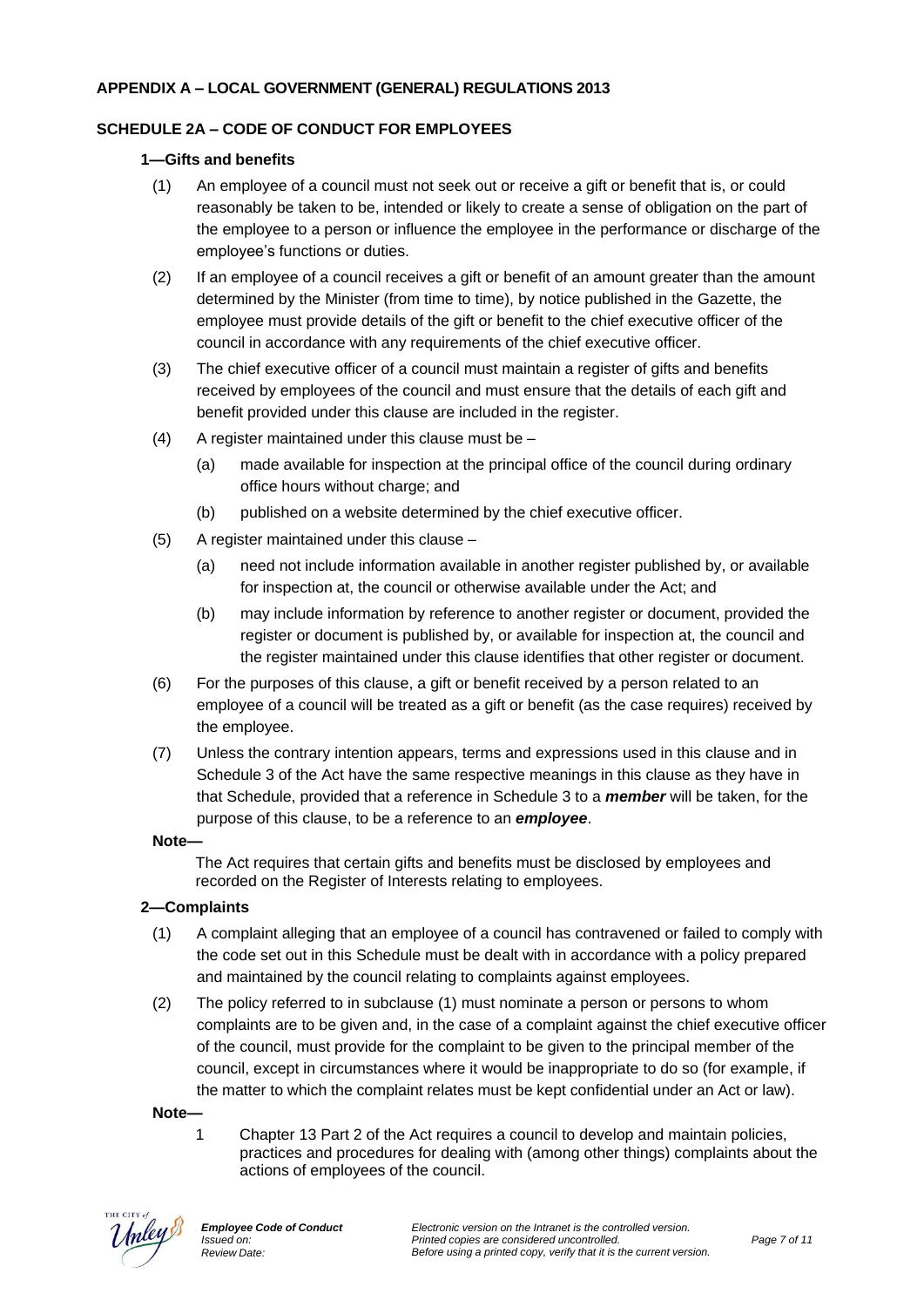- 2 The code set out in this Schedule is in addition to and does not
	- (a) limit the operation of the *Fair Work Act 1994;* or
	- (b) operate to lessen any rights or obligations on employees or employers under the *Fair Work Act 1994* or any aware, industrial agreement or contract of employment; or
	- (c) affect the jurisdiction of the South Australian Employment Tribunal conferred under the *Fair Work Act 1994.*

#### **Note—**

As required by section 10AA(2) of the *Subordinate Legislation Act 1978*, the Minister has certified that, in the Minister's opinion, it is necessary or appropriate that these regulations come into operation as set out in these regulations.

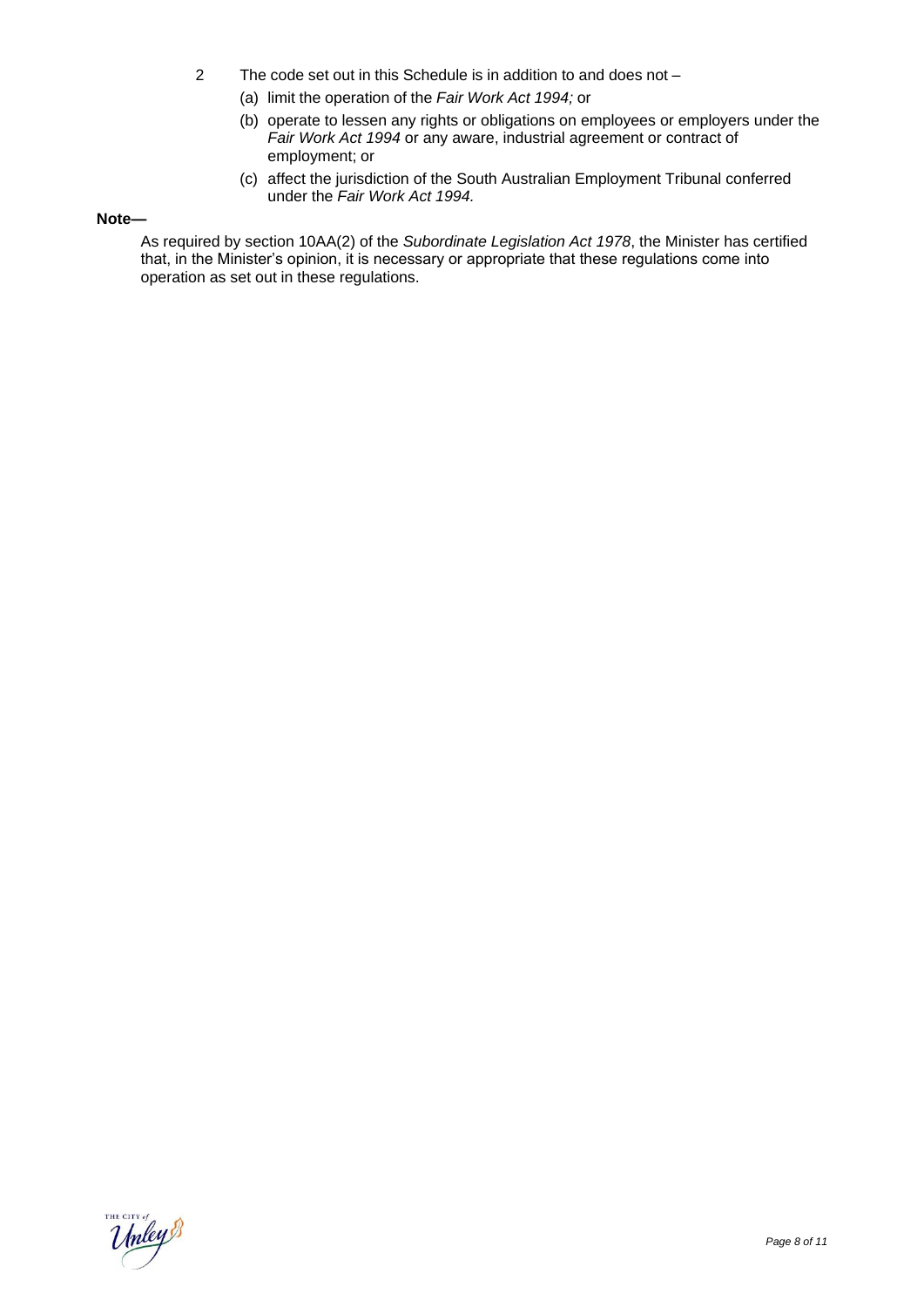#### **Appendix B – LOCAL GOVERNMENT ACT 1999**

#### **120—Conflict of interest**

- (1) The chief executive officer of a council who has an interest in a matter in relation to which he or she is required or authorised to act in the course of official duties—
	- (a) must disclose the interest to the council; and
	- (b) must not, unless the council otherwise determines during a council meeting that is open to the public, act in relation to the matter.

Maximum penalty: \$5 000.

- (2) An employee of a council (other than the chief executive officer) who has an interest in a matter in relation to which he or she is required or authorised to act in the course of official duties—
	- (a) must disclose the interest to the chief executive officer; and
	- (b) must not, unless the chief executive officer otherwise determines, act in relation to the matter.

Maximum penalty: \$5 000.

- (3) It is a defence to a charge for an offence against subsection (1) or (2) to prove that the defendant was, at the time of the alleged offence, unaware of the interest.
- (4) If an employee is entitled to act in relation to a matter by virtue of subsection (2)(b) and the employee is providing advice or making recommendations to the council or a council committee on the matter, the employee must also disclose the relevant interest to the council or council committee.

Maximum penalty: \$5 000.

- (5) An employee has an interest in a matter if the employee, or a person with whom the employee is closely associated, would, if the employee acted in a particular manner in relation to the matter, receive or have a reasonable expectation of receiving a direct or indirect pecuniary benefit or a non-pecuniary benefit or suffer or have a reasonable expectation of suffering a direct or indirect pecuniary detriment or a non-pecuniary detriment.
- (6) A person is closely associated with an employee of a council—
	- (a) if that person is a body corporate of which the employee is a director or a member of the governing body; or
	- (b) if that person is a proprietary company in which the employee is a shareholder; or
	- (c) if that person is a beneficiary under a trust or an object of a discretionary trust of which the employee is a trustee; or
	- (d) if that person is a partner of the employee; or
	- (e) if that person is the employer or an employee of the employee; or
	- (f) if that person is a person from whom the employee has received or might reasonably be expected to receive a fee, commission or other reward for providing professional or other services; or
	- (g) if that person is a relative of the employee.
- (7) However, an employee, or a person closely associated with an employee, will not be regarded as having an interest in a matter—
	- (a) by virtue only of the fact that the employee or person—

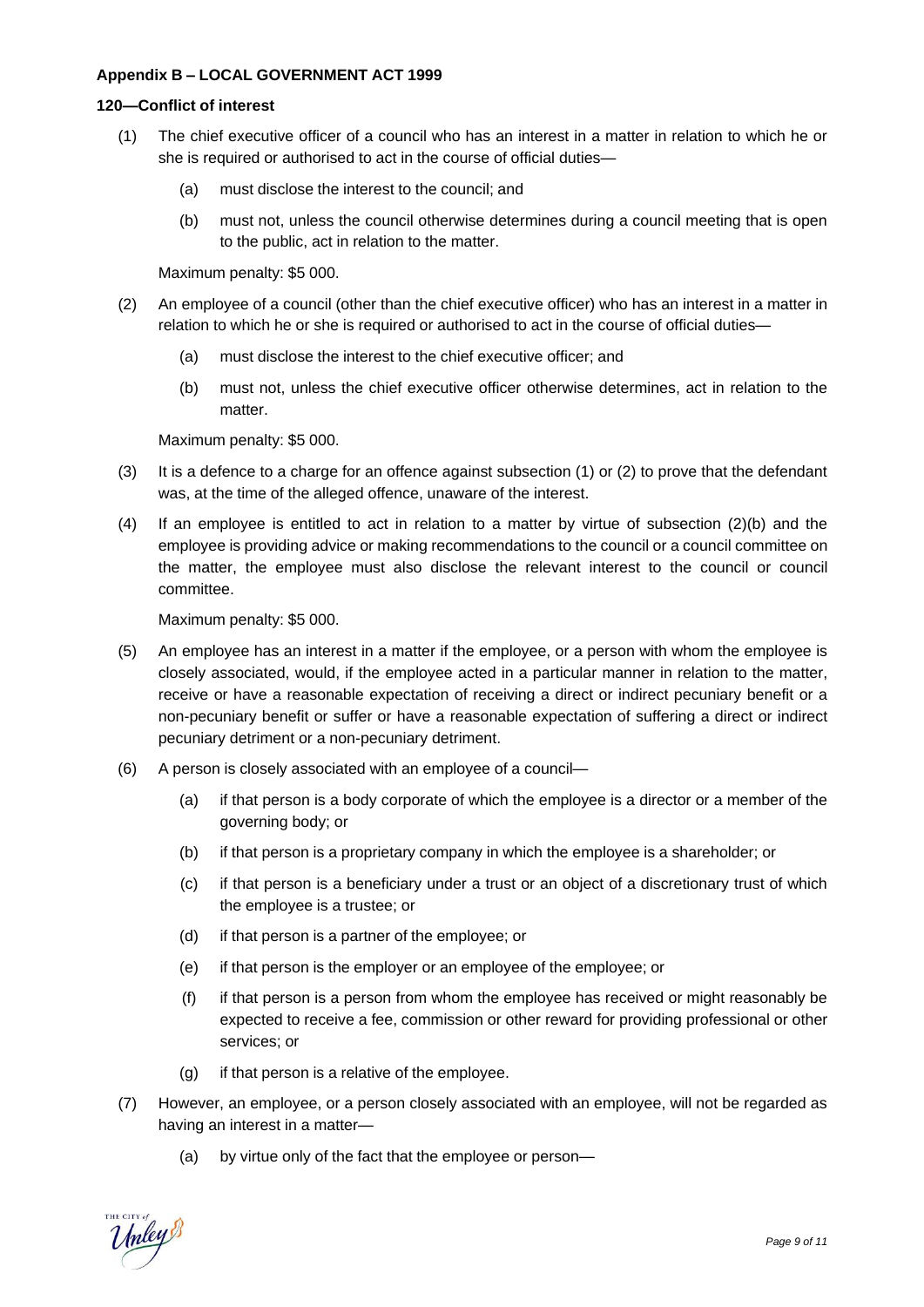- (i) is a ratepayer, elector or resident in the area of the council; or
- (ii) is a member of a non-profit association, other than where the employee or person is a member of the governing body of the association or organisation; or
- (b) in a prescribed circumstance.
- (8) In this section—

**employee** of a council includes—

- (a) a consultant engaged by the council; and
- (b) a person working for the council on a temporary basis;

**non-profit association** means a body (whether corporate or unincorporate)—

- (a) that does not have as its principal object or one of its principal objects the carrying on of a trade or the making of a profit; and
- (b) that is so constituted that its profits (if any) must be applied towards the purposes for which it is established and may not be distributed to its members,

and includes the LGA.

(9) For the purposes of subsection (6)(e) and (f), employment with the council is to be disregarded.